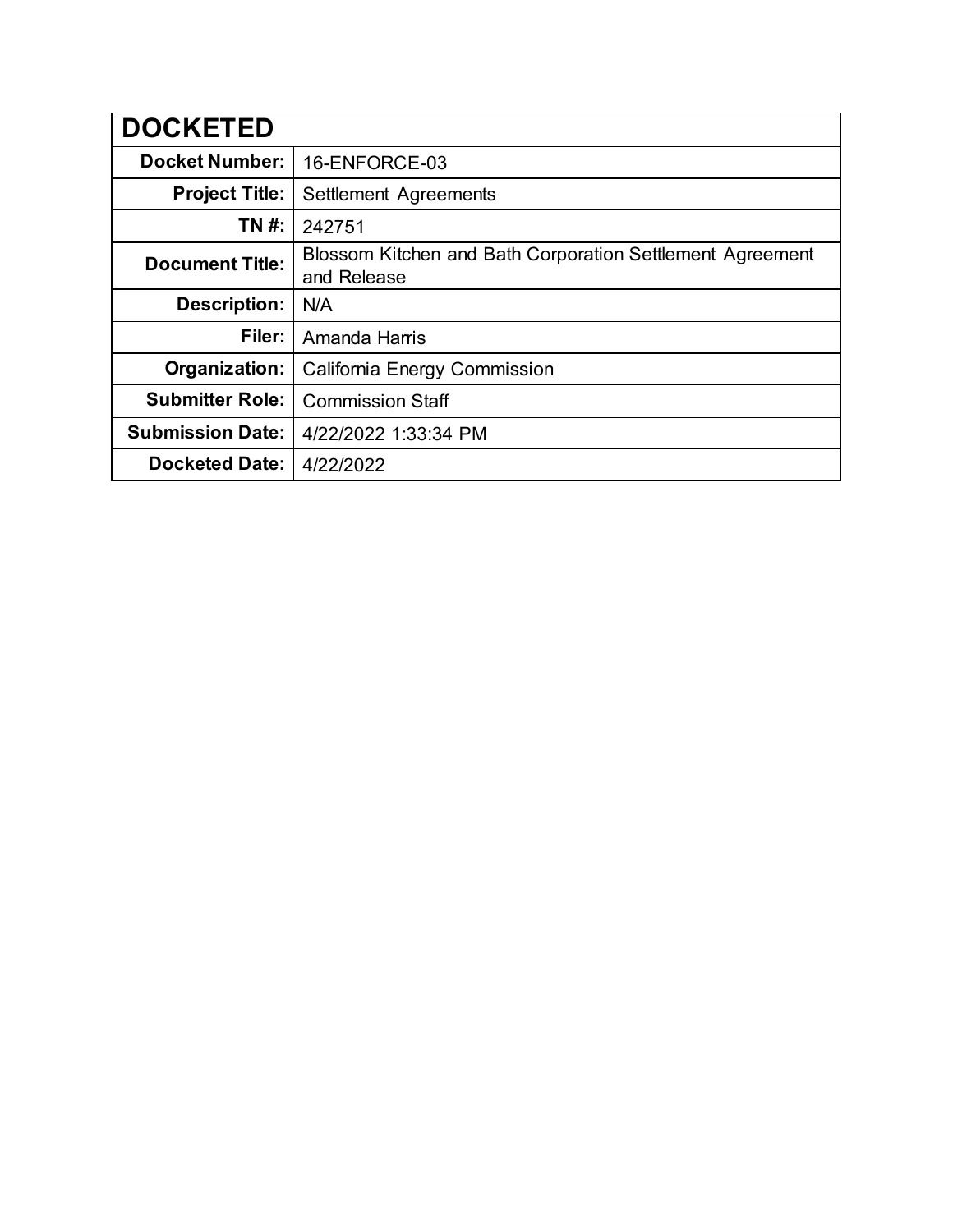SETTLEMENT AGREEMENT AND RELEASE CALIFORNIA ENERGY COMMISSION and BLOSSOM KITCHEN & BATH CORPORATION Page 1 OF 5

# **SETTLEMENT AGREEMENT AND RELEASE**

This Settlement Agreement and Release (Agreement) is entered into between the California Energy Commission (CEC), with its principal office at 715 P Street, Sacramento, California 95814, and Blossom Kitchen & Bath Corporation (Blossom), with a place of business at 4710 Grand Avenue Maspeth, New York 11378, collectively referred to as the Parties.

## **I. RECITALS**

(1) CEC's Appliance Efficiency Regulations at California Code of Regulations, Title 20, Article 4, sections 1601-1609 (Appliance Efficiency Regulations),<sup>1</sup> set forth the requirements to sell or offer for sale regulated appliances in California. The pertinent requirements include:

- Testing: The appliance is tested as required in section 1603, using the applicable test method set forth in section 1604.
- Efficiency: The appliance meets the required efficiency standards set forth in sections 1605.2 or 1605.3.
- Marking: The appliance is correctly marked and labeled as required under section 1607.
- Certification: The appliance is certified to CEC and appears in CEC's most recent Modernized Appliance Efficiency Database System (MAEDbS) as required under section 1606.

(2) CEC's enforcement authority includes the removal of non-complying appliances from MAEDbS, as set forth in section 1608, and the issuance of administrative civil penalties under section 1609.

(3) Blossom sells several models of plumbing fittings that it sells or offers for sale in California, either directly or through retailers or distributors.

(4) Blossom brand plumbing fittings are subject to the testing, efficiency, marking, and certification requirements for this appliance class as described in paragraph I(1) above.

(5) From July 2015 to November 2021, Blossom sold or offered for sale through retailers or distributors lavatory and kitchen faucets in California, that were not listed in MAEDbS as required in section 1606 and were not marked as required in section 1607.

 $<sup>1</sup>$  All references are to California Code of Regulations, Title 20, Article 4, unless otherwise specified.</sup>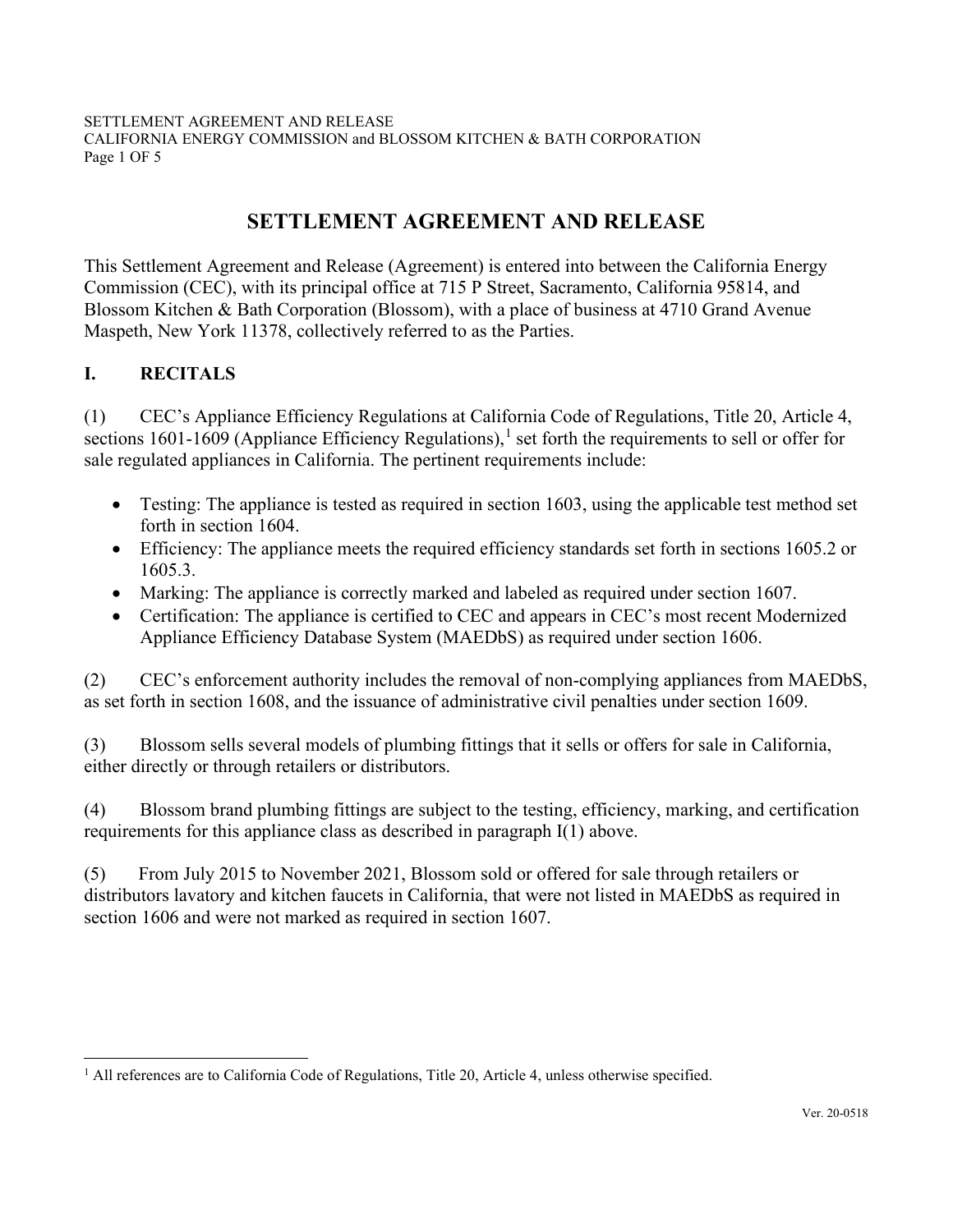### SETTLEMENT AGREEMENT AND RELEASE

CALIFORNIA ENERGY COMMISSION and BLOSSOM KITCHEN & BATH CORPORATION Page 2 OF 5

(6) Based on the above Recitals, CEC, through adjudication, could impose penalties for each violation alleged, obtain injunctive relief to prohibit Blossom from continuing to sell or offer for sale, non-compliant plumbing fittings in California, and take any other enforcement action as allowed by law.

(7) Section 1609(b)(3) and California Public Resources Code section  $25402.11(a)(2)$  identify the following factors CEC shall consider when determining the amount of an administrative civil penalty:

- The nature and seriousness of the violation.
- The persistence of the violation, meaning a responsible person's history of past violations of the Appliance Efficiency Regulations over the previous seven years.
- The number of violations arising from the course of conduct that is subject of the enforcement proceeding.
- The length of time over which the violation occurred.
- The willfulness of the persons responsible for the violation.
- The harm to consumers and to the state that resulted from the amount of energy wasted due to the violation.
- The number of persons responsible for the violation.
- The efforts of the persons responsible for the violation to correct the violation prior to initiation of an enforcement action by CEC.
- The cooperation, by the persons responsible for the violation, with CEC during its investigation.
- The assets, liabilities, and net worth of the persons responsible for the violation. This information will be considered to reduce the administrative civil penalty amount, should a responsible person or persons elect to provide asset, liability, and net worth documentation to the Executive Director to demonstrate that a reduction in a penalty amount is necessary to avoid an undue burden.

(8) Penalties must be set at levels sufficient to deter violations. In developing this Agreement CEC considered the facts of the case and applied the above factors to determine an appropriate settlement. Further, in this case Blossom cooperated with CEC in the investigation by notifying retailers and removing the non-compliant units from the California market, and by providing to CEC sales data of non-compliant units. The efforts by Blossom saved CEC time and resources in investigating the violations and minimized the impacts on the competitive business environment in California from the non-compliant units.

(9) Blossom is willing to enter into this Agreement solely for the purpose of settlement and resolution of this matter with CEC. CEC accepts this Agreement in termination of this matter. Accordingly, the Parties agree to resolve this matter completely by means of this Agreement, without the need for adjudication.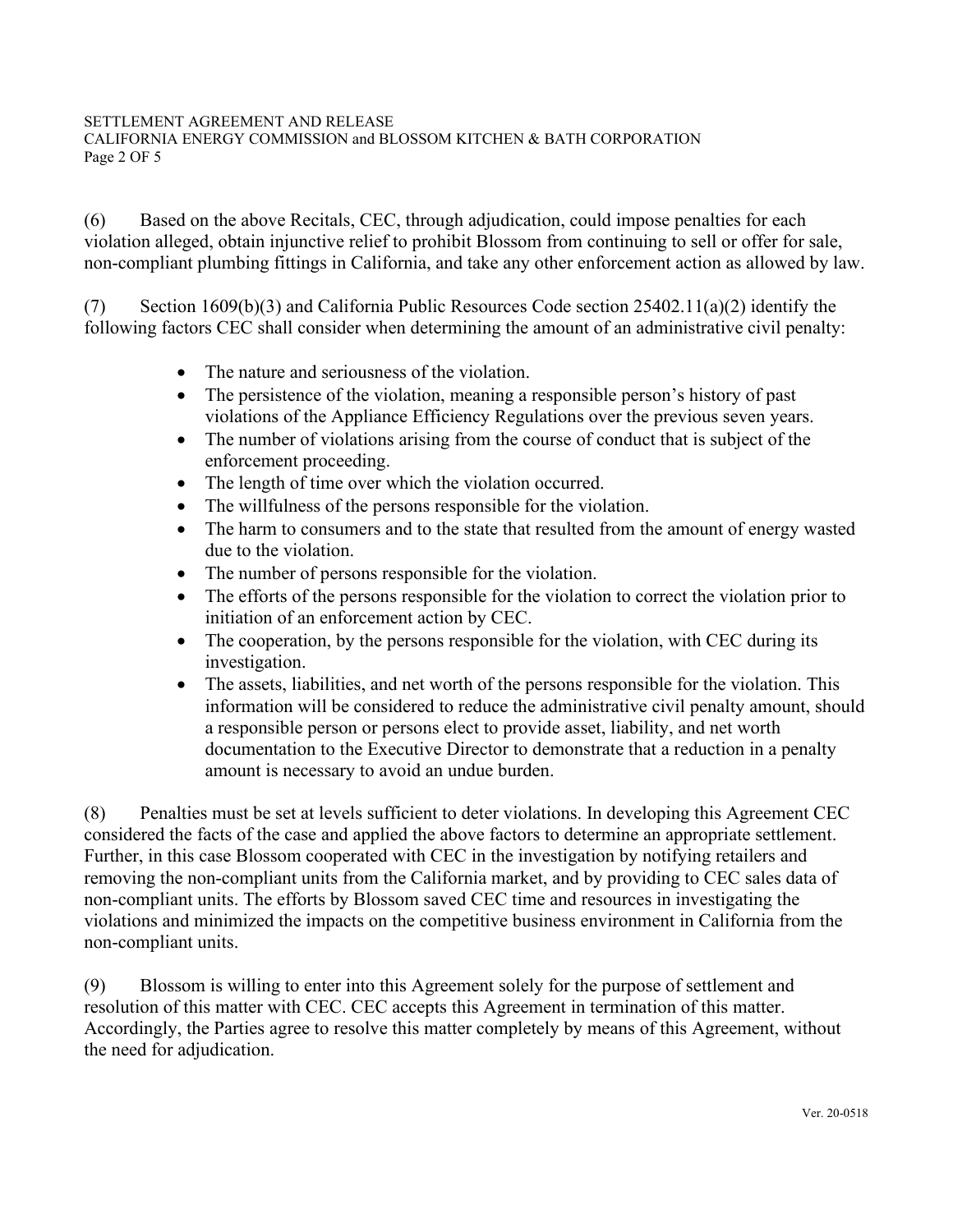SETTLEMENT AGREEMENT AND RELEASE CALIFORNIA ENERGY COMMISSION and BLOSSOM KITCHEN & BATH CORPORATION Page 3 OF 5

## **II. TERMS AND RELEASE`**

In consideration of the Recitals listed above which are incorporated into this section by reference, and the mutual agreements set forth below, CEC and Blossom agree as follows:

(1) This Agreement covers the Blossom brand lavatory and kitchen faucet models listed in the attachment.

(2) For selling or offering for sale in California, plumbing fittings identified in paragraph I(5), whose model number are identified in the attachment that were not certified to MAEDbS as required by section 1606, and were not marked per section 1607, and, in consideration of the factors listed in paragraph I(7) and I(8) above, Blossom shall pay as an administrative civil penalty the total sum of \$9,000.00 by electronic transfer to CEC by May 1, 2022. Banking information and instructions necessary to complete the electronic transfer shall be provided by CEC.

(3) Blossom also agrees to take each of the following actions for any and all regulated appliances it will sell or offer for sale in California:

- a. Test all basic models, utilizing the applicable test method, to ensure conformance with the Appliance Efficiency Regulations.
- b. Certify all basic models in MAEDbS, and ensure listings are kept current and up to date.
- c. Add the required marking to the unit.

(4) This Agreement shall apply to and be binding upon Blossom and its principals, officers, directors, receivers, trustees, employees, successors and assignees, subsidiary and parent corporations, and upon CEC and any successor agency that may have responsibility for and jurisdiction over the subject matter of this Agreement.

(5) In consideration of the payment specified above, CEC hereby releases Blossom and its parent corporation, principals, directors, officers, agents, employees, shareholders, subsidiaries, predecessors, and successors from any and all claims for violations of section 1608 (efficiency, marking, certification), relating to the time frame and appliances identified in paragraph I(5), whose model numbers are identified in the attachment.

(6) This Agreement constitutes the entire agreement and understanding between CEC and Blossom concerning the claims and settlement in this Agreement, and this Agreement fully supersedes and replaces any and all prior negotiations and agreement of any kind or nature, whether written or oral, between CEC and Blossom concerning these claims.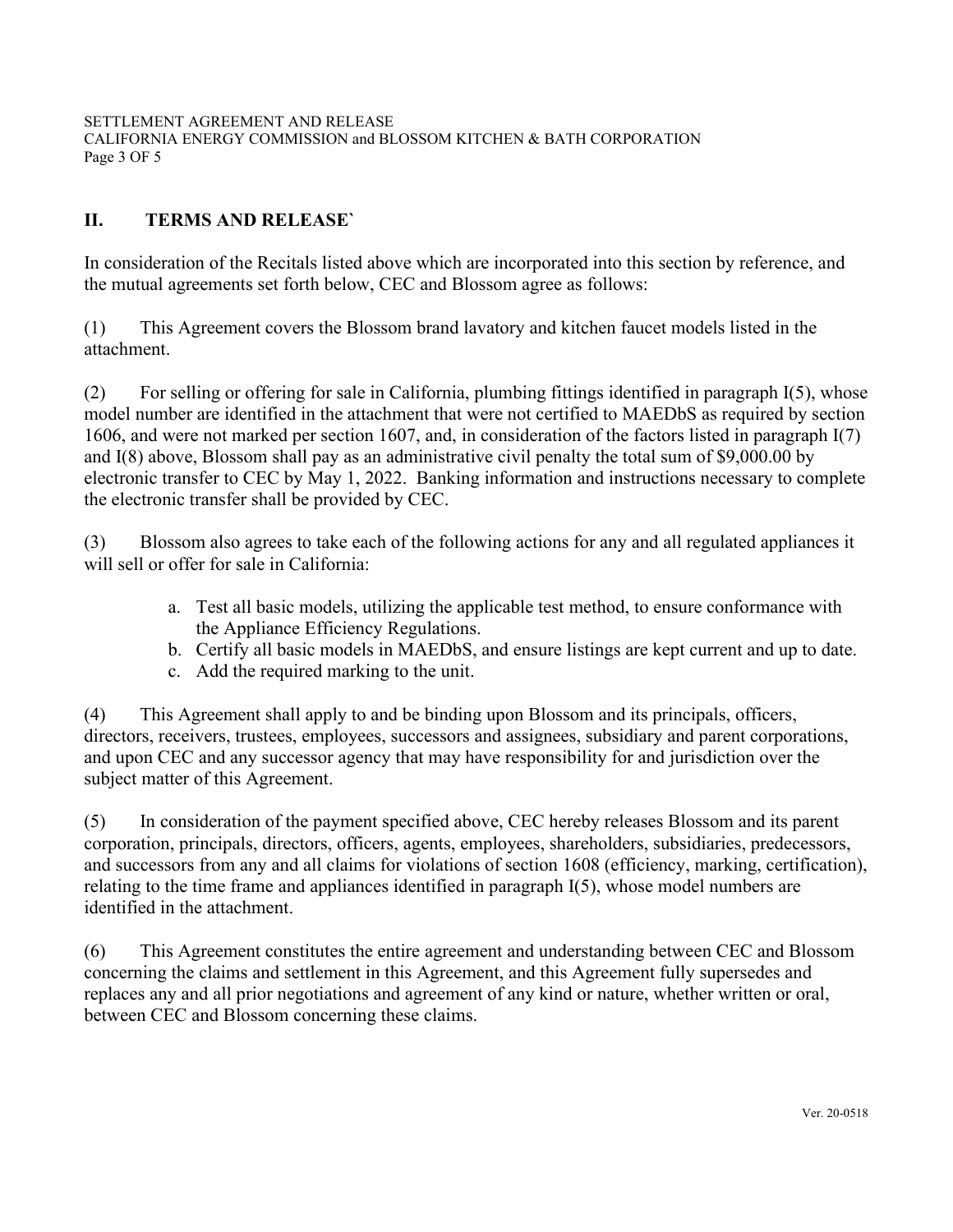(7) No agreement to modify, amend, extend, supersede, terminate, or discharge this Agreement, or any portion thereof, shall be valid or enforceable unless it is in writing and signed by all Parties to this Agreement.

(8) Blossom further agrees that if the subject matter of this Agreement comes before CEC in an administrative adjudication, neither any member of CEC, nor the Executive Director, shall be disqualified because of prior consideration of this Agreement.

(9) Each Party to this Agreement has reviewed the Agreement independently, has had the opportunity to consult counsel, is fully informed of the terms and effect of this Agreement, and has not relied in any way on any inducement, representation, or advice of any other Party in deciding to enter into this Agreement.

(10) This Agreement shall be interpreted and enforced in accordance with the laws of the State of California, without regard to California's choice of law rules. Any litigation arising out of or related to this Agreement shall be filed in the Superior Court of California, County of Sacramento.

(11) Each provision of this Agreement is severable, and in the event that any provision of this Agreement is held to be invalid or unenforceable, the remainder of this Agreement remains in full force and effect.

(12) The failure of any Party to enforce any provision of this Agreement shall not be construed as a waiver of any such provision, nor prevent such Party thereafter from enforcing such provision or any other provision of this Agreement.

(13) This Agreement is deemed to have been drafted equally by the Parties; it will not be interpreted for or against either Party on the ground that said Party drafted it.

(14) This Agreement is effective upon signature by a representative of Blossom with authority to bind the company, and signature by the Executive Director of CEC. The Parties agree that fax or scanned signatures and multiple signature pages are acceptable for purposes of executing this Agreement, which may be signed in counterparts.

By: \_\_\_\_\_\_\_\_\_\_\_\_\_\_\_\_\_\_\_\_\_\_\_\_\_ By: \_\_\_\_\_\_\_\_\_\_\_\_\_\_\_\_\_\_\_\_\_\_\_\_\_\_\_\_\_\_

Name: Drew Bohan Name: Wai Chan Title: Executive Director Date: 4/20/22 Date:

## **California Energy Commission Blossom Kitchen & Bath Corporation**

V. President ́Wai Chan<br>√. Presideı<br>4/5/22